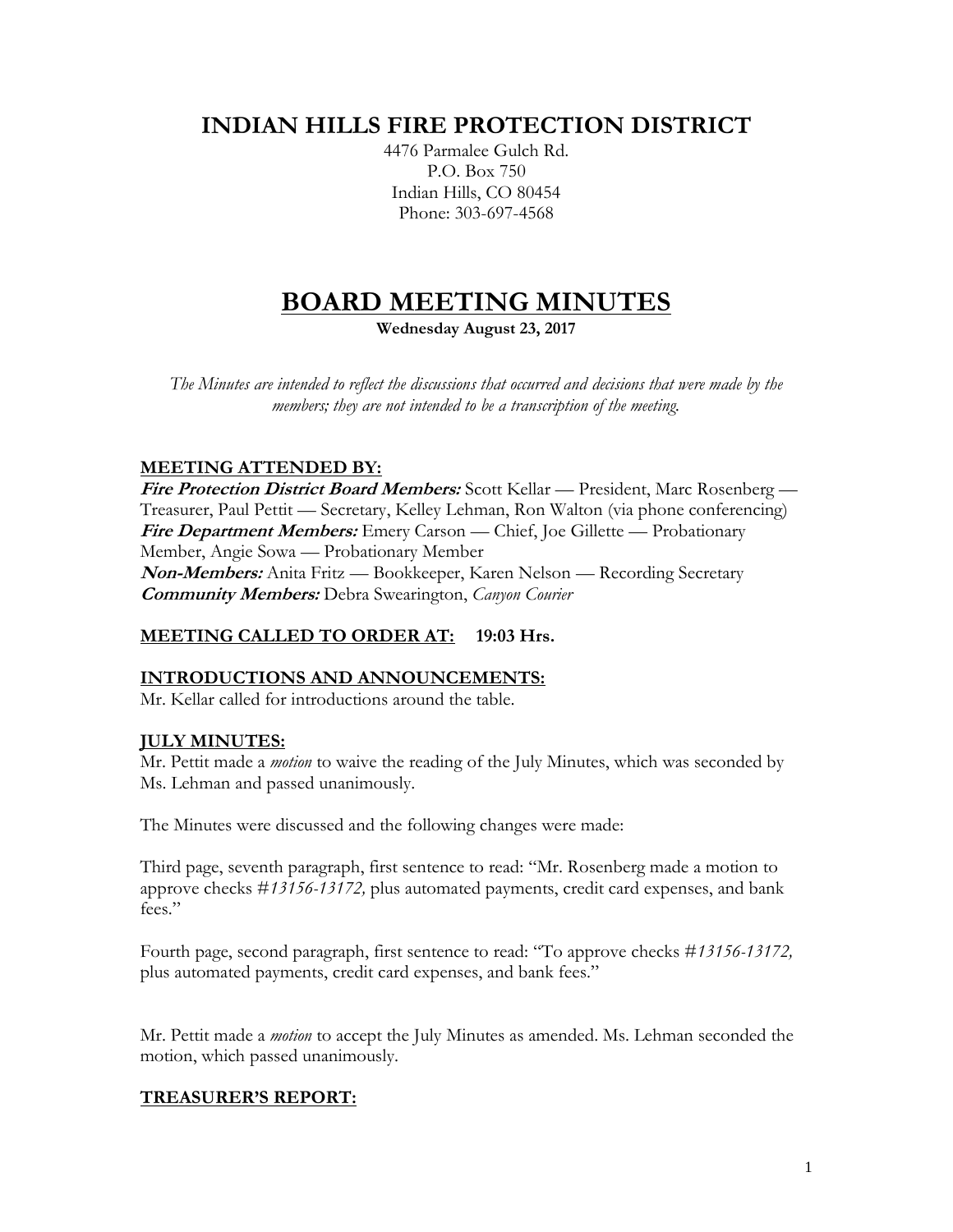#### **Monthly Financial Reports**

District expenses are at 42% as of the end of July. Conversation occurred regarding several accounts that are already at or near annual budgeted amounts, including Miscellaneous Professional Fees (account #5750) and Communication Expense (account #6400). Also discussed were accounts that are expected to be under budget for the year in order to get an assessment of the potential deviation of the budget bottom line.

Minimal conversation occurred regarding the monthly checks and credit card expenses.

Mr. Pettit made a *motion* to approve checks #13173-13187, plus automated payments, credit card expenses, and bank fees. Mr. Walton seconded the motion, which passed unanimously.

#### **DEPARTMENT/OFFICERS' REPORTS:**

**Fire Marshal — Randy Rudloff** Not present.

# **Chief — Emery Carson**

Mr. Carson distributed his report and began by saying that the board members are invited to the Tuesday dinner night the following week at 6 pm at Arrowhead Park.

Next, Mr. Carson shared that probationary members Mr. Mayer and Mr. Gillette will be attending fire academy starting in early September at Foothills Fire.

Mr. Carson concluded his report by summarizing the calls for the month, which total 28 to date and 223 year to date.

#### **Assistant Chief — Marc Rosenberg**

Mr. Rosenberg said that he had nothing to share.

#### **Fire Captain — Scott Case** Not present.

**EMS Captain — Bob Fager** Not present.

#### **NEW BUSINESS: Replacement of Apparatus 366**

Mr. Carson briefly discussed the need to replace Apparatus 366.

#### **SDA Conference**

After discussion, it was confirmed that Mr. Kellar, Mr. Rosenberg, and Mr. Carson would be attending the SDA conference in mid-September in Keystone.

#### **SDA Benefits**

Mr. Carson shared that he had investigated medical benefits being offered through the SDA and found that they are a better deal than his current plan. He said medical coverage is offered at \$150 less per month than the board is currently paying and added that the plan